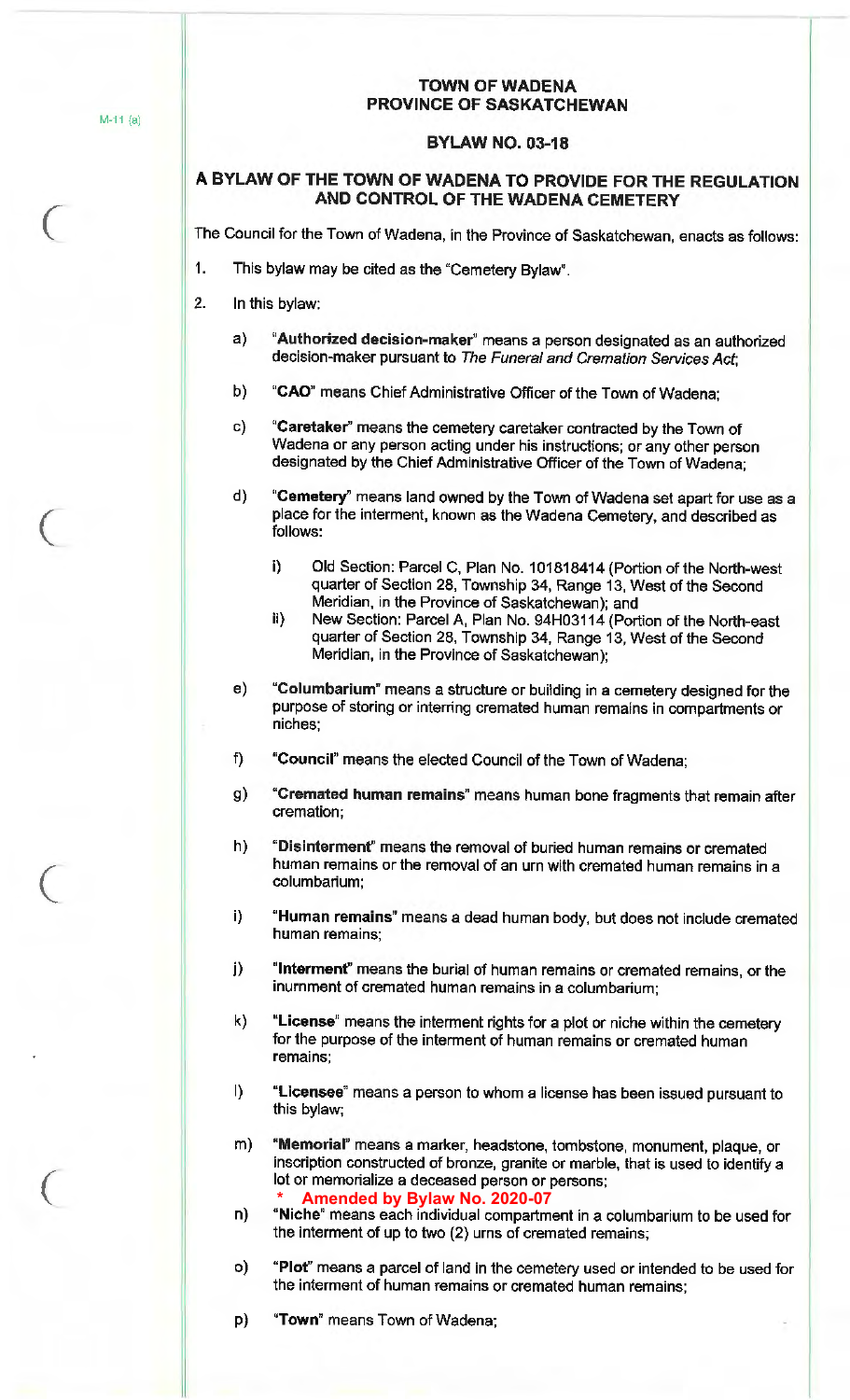#### **Licenses**

M-11 (a)

 $\big($ 

(

(

*(* 

- 3. The Town may grant a license to any person for the exclusive use of any plot or niche. The said license shall be subject to all provisions of this bylaw and any amendments or regulation passed from time to time.
- 4. The license fee and all other charges shall be in accordance with the rates as set out in Schedule A of this bylaw.
- 5\_ The CAO or his or her appointee shall make all sales of plots and niches in the cemetery and shall receive all monies resulting from the sale of such plots and niches. The purchase of a plot or niche includes the license for one interment.
- 6. The CAO shall keep an accurate account of all monies received therefrom and of all expenditure made in connection with the cemetery, with the name and description of each plot in the cemetery, with the name and description of the licensee thereof and of every transfer and all other books necessary to keep a complete record of all business transacted in connection with the cemetery.
- 7. Unused plots or niches shall not be resold by the licensee but may be either:
	- a) Transferred back to the Town for a refund to the original licensee or authorized decision-maker, of the original purchase price of the plot license fee or niche license fee less a transfer fee of \$25.00; or
	- b) Transferred to an immediate family member upon receipt by the CAO of the written authorization of the original licensee or authorized decision-maker, plus a transfer fee of \$25.00.
- 8. Upon disinterment, the vacated plot or niche shall revert to the Town. In such case, the Town will refund to the original licensee or authorized decision-maker, 50% of the original purchase price of the plot license fee or niche license fee.
- 9. Plots and niches shall be sold in a sequence to be determined by the Town.
- 10. The CAO shall provide a license free of charge for an unclaimed body or for a deceased indignant person where the Town is instructed to do so pursuant to the provisions of The Cemeteries Act, 1999 and any regulations thereto addressing the interment of indigent persons.
	- **\* Amended by Bylaw No. 2020-07**

#### **General Regulations**

- 11. The provisions of Section 62 of The Cemeteries Act, 1999 shall apply with respect to conduct of individuals in the cemetery.
- 12. No person shall plant any trees, shrubs, flowers or any vegetation or do work of any kind in the cemetery without the permission of the Cemetery Committee and/or Caretaker.

#### **General Supervision**

- 13. All powers granted to the CAO, Director of Parks and Recreation, Cemetery Committee and Caretaker shall be subject to the regulations and control of Council. **\* Amended by Bylaw No. 2020-07**
- 14. The cemetery shall be supervised and managed by a Committee, to be known as the Cemetery Committee. The Cemetery Committee shall be appointed by Council and comprised of three (3) members: one (1) member of Council, one (1) member appointed by the Rural Municipality of Lakeview, and one (1) member-at-large.
- 15. The Town shall determine the locations of plots by providing pins throughout the cemetery and he shall stake a plot or plots out before any digging is undertaken.
- 16. The Town shall supervise the digging and filling of graves to assure that other plots are not disturbed. Graves are to be filled to a level in which grass can be sown.
- 17. It shall be the duty of the Town to determine the locations where a memorial may be erected and shall stake such location prior to the erection thereof.
- 18. It shall be the duty of the Town to maintain areas of the cemetery including:
	- a) the grass, weeds, and trees;
	- b) all walks and paths; and
	- c) all driveways in the cemetery.
- 19. In the absence of a Caretaker, all caretaking duties are the responsibility of the Parks and Recreation Department.
	- **\* Amended by Bylaw No. 2020-07**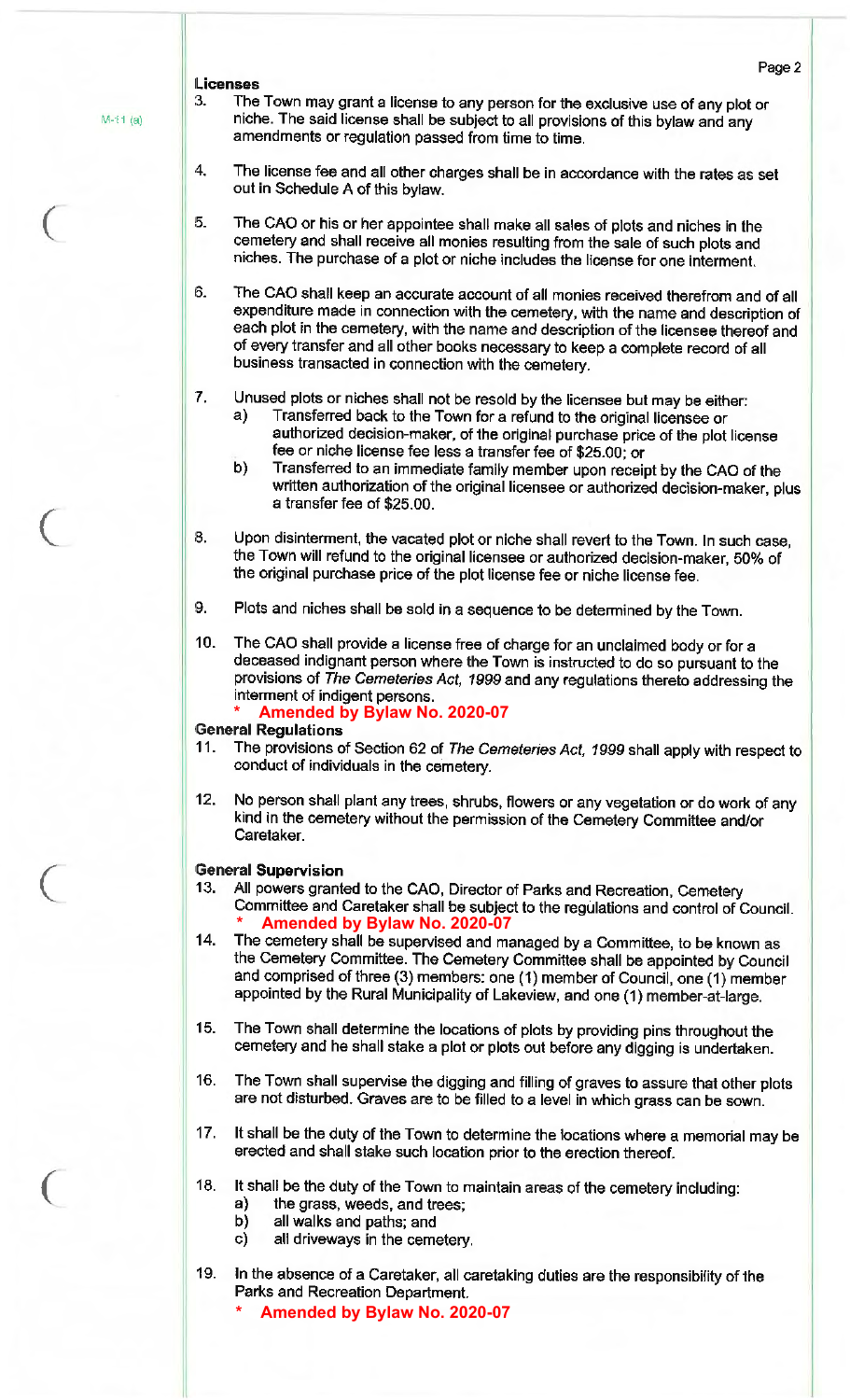Page 3 **Interments** & **Disinterments**  20\_ No person shall bury any dead body in the cemetery until such person has complied with the provisions of The Public Health Act and The Vital Statistics Act, 2009 of the Province of Saskatchewan and with the regulations issued thereunder and also with the provisions of this bylaw\_ 21. The owner(s) of a plot and/or niche, or authorized decision-maker, shall, prior to any interment, provide to the Town an authorized burial permit or cremation certificate. 22. Whenever a plot or niche is held jointly by two or more parties, authority for interment in such plot or niche, or any part thereof will be accepted by the Town from any one of the said parties or their authorized decision-maker. 23. Notice that an interment is to take place shall be given to the Caretaker at least thirty-six (36) hours before the interment is to take place during the period December 1st to May 31st and at least twenty-four (24) hours before the interment is to take place during the period of June 1st to November 30th. This shall not apply in the case of a person who dies of any communicable disease. 24. No interment of more than one human body shall be made in one plot except in the case of a parent and child, or two infants in one casket.

25. Cremated human remains shall only be interred in a plot or niche in the cemetery\_ **\* Amended by Bylaw No. 2020-07** 

- 26. Each plot shall be used in the following combinations;
	- a) One casket interment and up to three cremated human remains interments (casket interment must be first); or
	- b) Up to four cremated human remains interments.

An identifying marker shall be placed directly above the vessel(s) or container(s) flush at ground level as set out in Schedule B.

- 27. Human remains shall be interred so that the top of the outer burial container not less than two metres (78 inches) in depth below the surface of the ground.
- 28. Interment of cremated human remains shall be no less than 24 inches in depth below the surface of the ground, a depth sufficient to give a covering of at least 12 inches over the vessel or container.
- 29. All cremated human remains interred in a niche must be in a non-degradable vessel or container manufactured of brass, ceramic, metal or other material approved by the Cemetery Committee.
- 30. The size of single urn, or combined size of two urns, for interment in the columbarium shall not exceed 12 inches by 12 inches by 14 inches deep.
- 31. The opening and closing of a niche shall be performed by the Town. Niches will only be opened, other than for interment, when deemed necessary and authorized by the Committee.
- 32. No person other than a qualified Funeral Director shall have charge of the interment or disinterment of any human body.
- 33\_ No disinterment shall be made without written authority from the licensee of the plot in question or his heirs, executors or assigns. No disinterment shall be made until a permit has been obtained from the Minister of Public Health of the Province of Saskatchewan.

### **Columbarium Plaques** & **Memorials**

- 34. Bronze plaques for the columbarium niches and memory wall are arranged and ordered strictly by the Town.
- 35. All memorials in the cemetery shall be manufactured of cut stone, granite, bronze, marble or other material approved by the Committee. Memorials may be either flat or vertical. Grave covers of any type shall not be permitted.
- 36\_ All memorials must be set at the head of a plot and shall be in a line designated by the Cemetery Committee,
- 37. Each memorial in the old cemetery sections shall be set upon a concrete foundation. The upper surface of such foundation shall be constructed to surface or ground level and the foundation shall protrude on all sides of the memorial to be erected thereon

M-11 (a)

(

(

 $\big($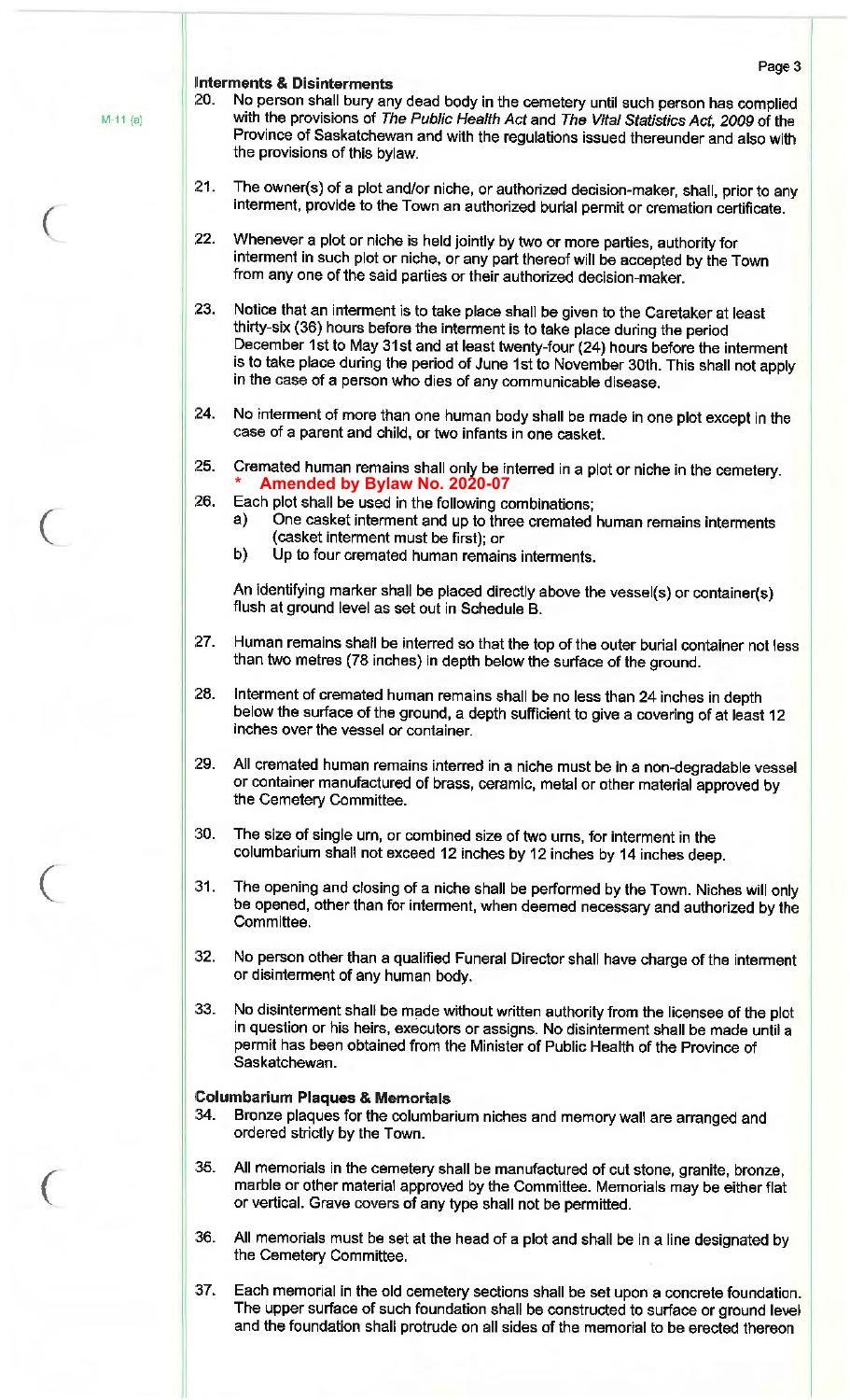Page 4 a minimum of three (3) inches. Each memorial in the new cemetery sections shall be set upon the concrete sidewalk system. In the case of a single plot, the memorial with foundation shall not exceed forty-eight ( 48) inches in length and shall not exceed twenty-four (24) inches in width. (FIG. 1) **FIG. 1 (for the old cemetery sections)**  I Maximum width of Monument or Marker including foundation shall not exceed Twenty-Four (24) inches. **Monument or Marker** • I **Foundation** (Shall protrude a minimum of three (3) inches on all sides of Monument or Marker) Single grave lot . Maximum length of Monument or Marker induding foundation shall not exceed Forty-Eight (48) inches. In the case of two plots, the memorial with foundation shall not exceed ninety-six (96) inches in length and shall not exceed twenty-four (24) inches in width. (FIG. 2) **FIG. 2 (for the old cemetery sections) i**ii Maximum width of Monument or Marker including foundation shall not exceed Twenty-Four (24) inches. **Monument or Marker Foundation**  (Shall protrude a minimum of three (3) inches on all sides of Monument or Marker) Grave 1 | Grave 2 Maximum length of Monument or Marker including foundation shal not exceed Ninety-Six (96) inches. 38. No memorial erected in the cemetery is to exceed thirty-six {36) inches in height from ground level to the top of the monument or marker. 39. No memorial shall be erected in the cemetery until the design and description thereof has been approved by the Town and a written permit is issued for the erection of such memorial. **Care of Plots**  40\_ No borders, fences, railings, curbs, copings, trellises, grave covers, concrete or stone corners, or iron posts shall be constructed nor shall any hedges, trees or flowers be planted in or around any plot.

M-11 (a)

 $\big($ 

(

 $\begin{array}{c} \begin{array}{c} \begin{array}{c} \end{array} \end{array}$ 

 $\begin{array}{ccc} \begin{array}{ccc} \end{array} \end{array}$ 

41. Ornaments, including flower holders or vases, crosses or statues, or solar lights, may be permitted on plots if they are unbreakable and permanently secured to the base of the memorial.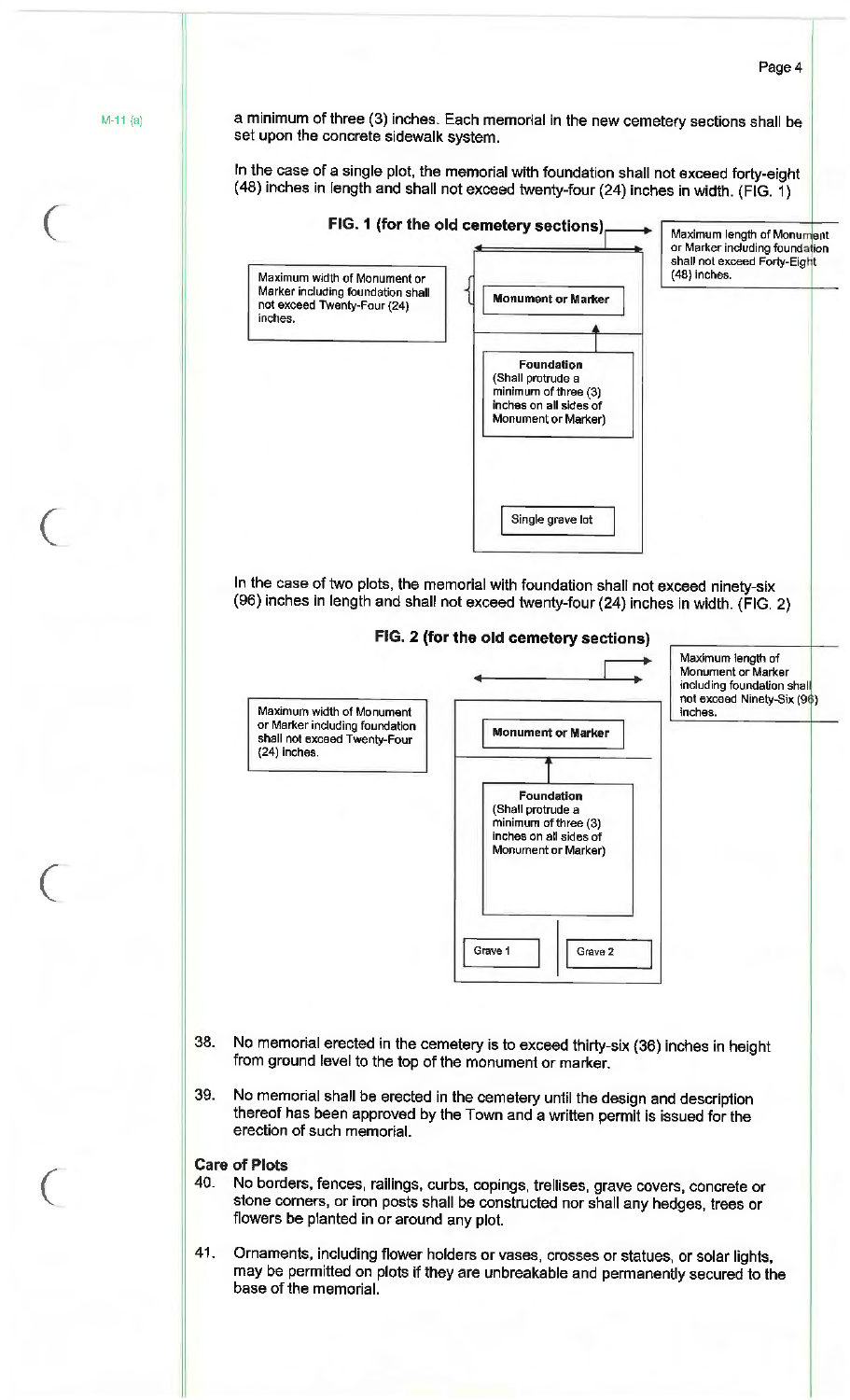M-11 (a)

 $\big($ 

 $\big($ 

 $\overline{C}$ 

(

- 42. The Caretaker shall have authority to remove all floral designs, flowers, trees, shrubs, plants, or herbage of any kind from the cemetery as soon as they become unsightly, dangerous, diseased or detrimental to any adjacent plot, path or driveway.
- 43. The Town reserves the right to temporarily move or remove any memorial for the purposes of performing necessary maintenance.
- 44. Should any memorial or other structure placed or arranged in the cemetery be in a state of disrepair, the Town may have said memorial or other structure removed from the cemetery if the owner does not have the same repaired in accordance with the said notice.
- 45. The Caretaker and/or Cemetery Committee, shall, from time to time, report to the CAO and to the owners on the condition of any monument which is out of repair and it shall be the duty of the owner of such monument to repair same without delay to the satisfaction of the CAO.
- 46. Whenever any owner of a memorial or other structure neglects to make the required repairs or alterations after being given due notice by the CAO to do so, the Caretaker shall allow a period of three (3) months to elapse after the giving of the said notice and shall then have power to remove such memorial or other structure from the cemetery or to repair it and charge the cost thereof to the owner and the cost may be recovered as a debt due by the owner to the Town.
- 47. All notices required to be given to licensees of plots or owners of memorials or other parties by this bylaw may be delivered in writing or mailed postage paid to the last known address of such licensee or owner or other party. Proof of such notice having been delivered or properly addressed and prepaid shall be sufficient proof that such notice has been given.

### **Ukrainian Catholic Parish of The Holy Ghost**

48. The Ukrainian Catholic Parish of the Holy Ghost shall manage, supervise and maintain the Ukrainian Catholic section within the cemetery. In the event the Ukrainian Catholic section is not maintained to the standards of the cemetery, Council shall have the authority to instruct the Ukrainian Catholic Parish to carry out such works as they deem necessary. Should the Ukrainian Catholic Parish neglect to carry out the required work, the Town shall have the authority to do so and levy a charge for **work** carried out.

#### **Penalty**

49. Any person guilty of an infraction of this bylaw, or any part thereof, shall be liable on summary conviction to the penalties prescribed by the General Penalty Bylaw of the Town.

#### **Other**

- 50. That Bylaw No. 06-06 and Bylaw No. 02-18 be hereby repealed.
- 51. This Bylaw shall come into force and take effect on the day of final passing thereof.

 $~\,$   $~\,$   $~\,$   $~\,$   $~\,$   $~\,$   $~\,$   $~\,$   $~\,$   $~\,$   $~\,$   $~\,$   $~\,$   $~\,$   $~\,$   $~\,$   $~\,$   $~\,$   $~\,$   $~\,$   $~\,$   $~\,$   $~\,$   $~\,$   $~\,$   $~\,$   $~\,$   $~\,$   $~\,$   $~\,$   $~\,$   $~\,$   $~\,$   $~\,$   $~\,$   $~\,$   $~\,$ HEF ADMINISTRATIVE OFFICER

CERTIFIED A TRUE COPY OF Bylaw No. 03-18 adopted

by resolution of Council on the 23rd day of January, 2018.

Chief Administrative Officer

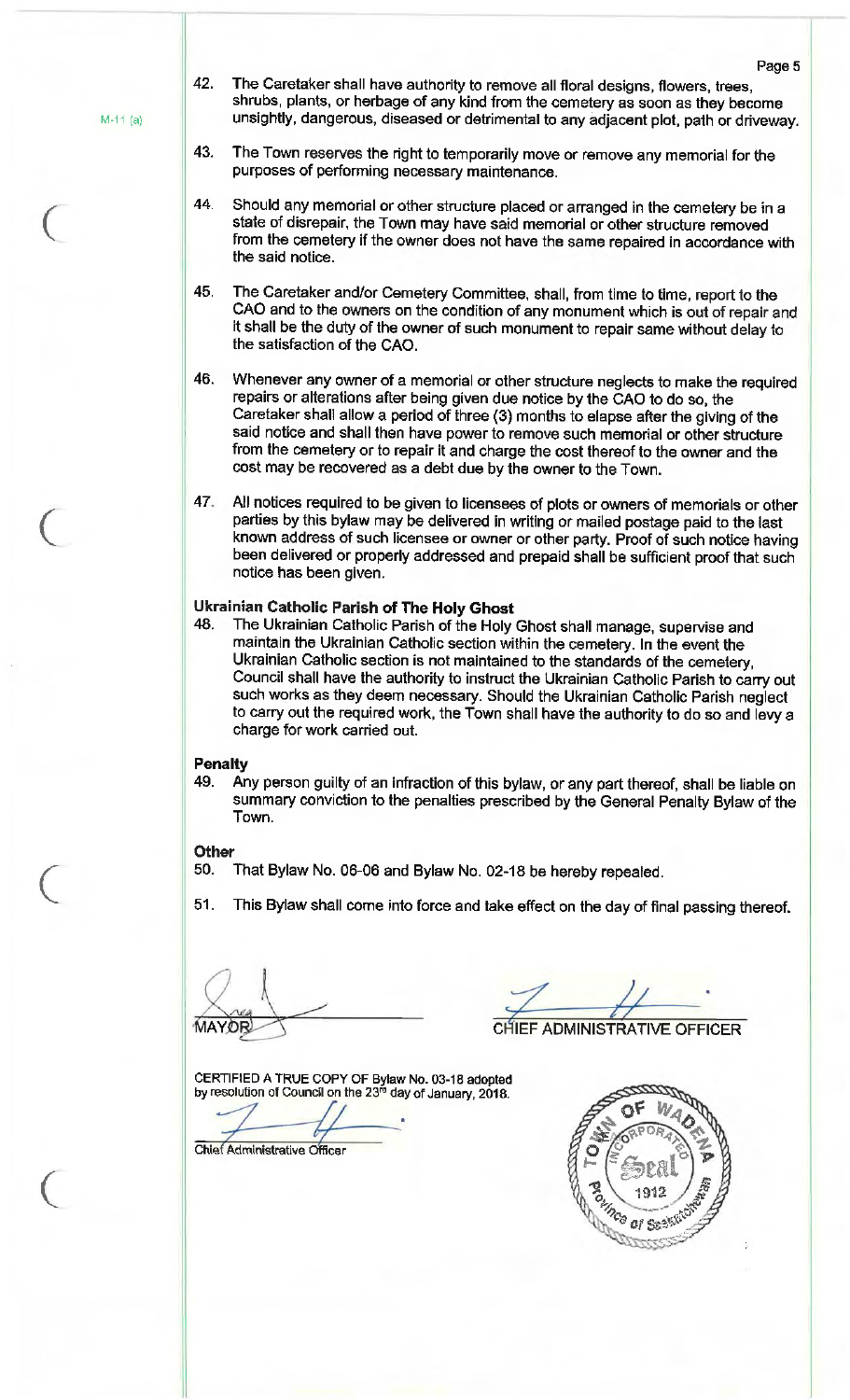### **SCHEDULE A**

#### **Schedule of Fees**

| <b>Plots</b><br>Plot license fee                |            |
|-------------------------------------------------|------------|
|                                                 | \$300.00   |
| Perpetual care fee                              | \$300.00   |
| Total                                           | \$600.00   |
| Each additional cremated remains<br>in one plot | \$400.00   |
| Columbarium                                     |            |
| Niche license fee                               | \$1,500.00 |
| Second um                                       | \$100.00   |
| Second engraving of plaque                      | \$250.00   |
| Memory wall plaque                              | \$500.00   |

Note: Each columbarium niche may have up to two (2) urns interred. First interment and a bronze plaque are included with the price of niche. A second interment is subject to a second urn fee and engraving fee. If both urns are interred simultaneously, the second engraving fee is not applicable.

Bronze plaques are arranged and ordered strictly by the Town of Wadena.

GST is to be added to the above rates.

M-11 (a)

(

 $\big($ 

 $\big($ 

 $\begin{array}{c} \begin{array}{c} \begin{array}{c} \end{array} \end{array}$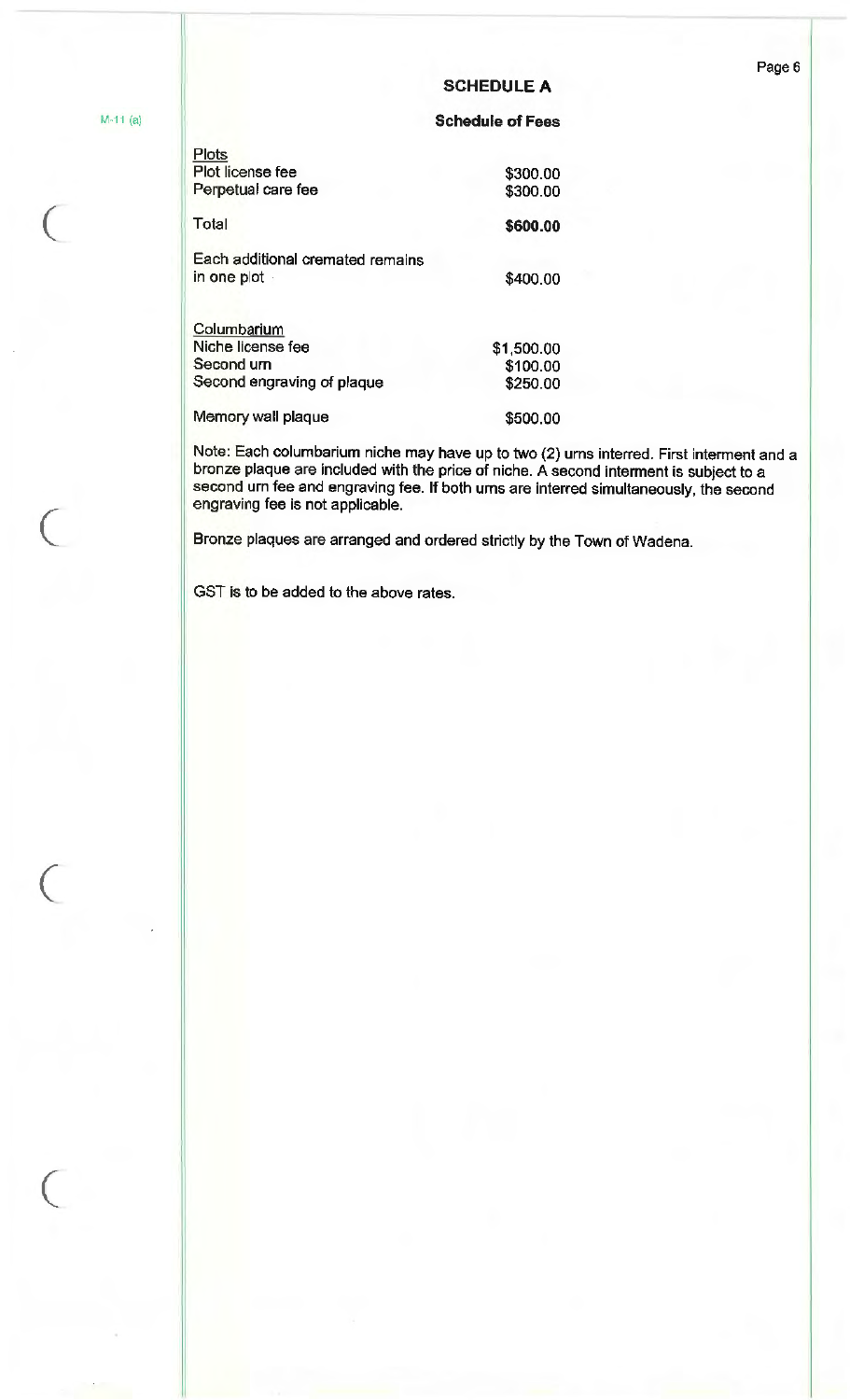